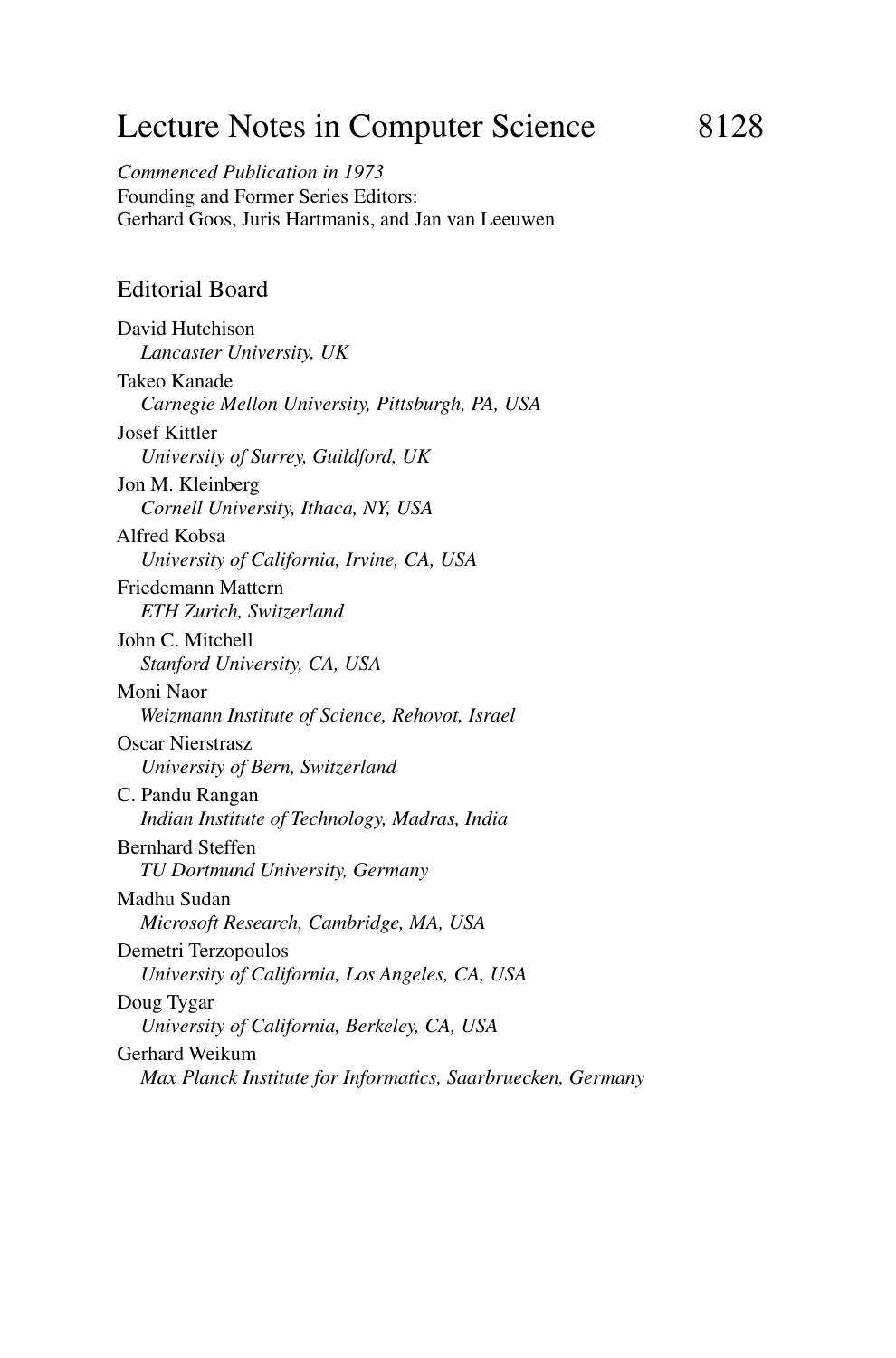Alfredo Cuzzocrea Christian Kittl Dimitris E. Simos EdgarWeippl Lida Xu (Eds.)

# Security Engineering and Intelligence Informatics

CD-ARES 2013 Workshops: MoCrySEn and SeCIHD Regensburg, Germany, September 2-6, 2013 Proceedings

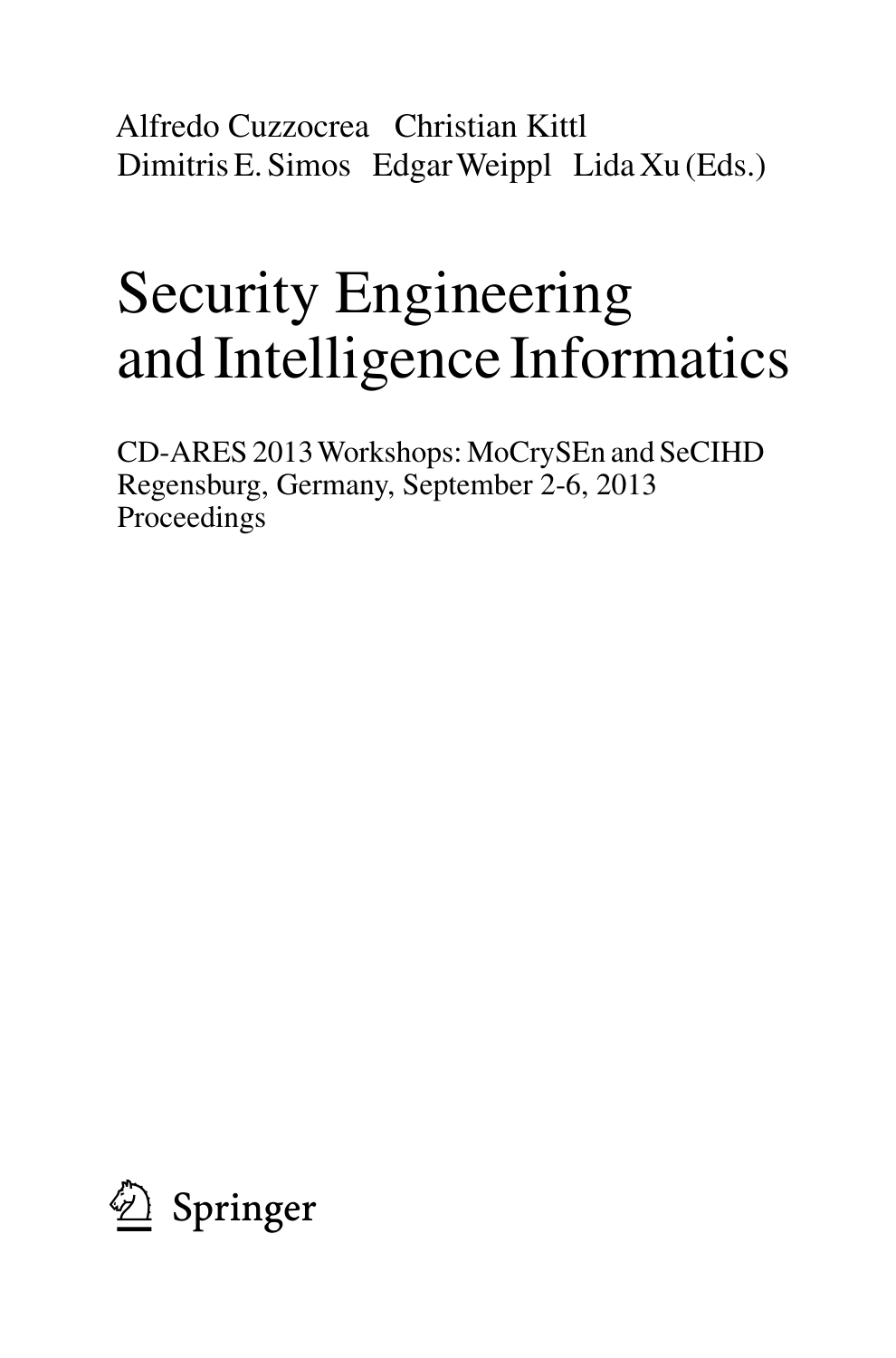#### Volume Editors

Alfredo Cuzzocrea ICAR-CNR and University of Calabria Rende Cosenza, Italy E-mail: cuzzocrea@si.deis.unical.it

Dimitris E. Simos SBA Research Vienna, Austria E-mail: dsimos@sba-research.org

Lida Xu Old Dominion University Norfolk, VA, USA E-mail: lxu@odu.edu

Christian Kittl Evolaris Next Level Graz, Austria E-mail: christian.kittl@evolaris.net

Edgar Weippl Vienna University of Technology and SBA Research Vienna, Austria E-mail: edgar.weippl@tuwien.ac.at

ISSN 0302-9743<br>
ISBN 978-3-642-40587-7<br>
e-ISBN 978-3-642 e-ISBN 978-3-642-40588-4 DOI 10.1007/978-3-642-40588-4 Springer Heidelberg New York Dordrecht London

Library of Congress Control Number: 2013946088

CR Subject Classification (1998): C.2, H.2-4, I.2, K.4.4, K.6.5, D.4.6

#### LNCS Sublibrary: SL 3 – Information Systems and Application, incl. Internet/Web and HCI

© IFIP International Federation for Information Processing 2013

This work is subject to copyright. All rights are reserved by the Publisher, whether the whole or part of the material is concerned, specifically the rights of translation, reprinting, reuse of illustrations, recitation, broadcasting, reproduction on microfilms or in any other physical way, and transmission or information storage and retrieval, electronic adaptation, computer software, or by similar or dissimilar methodology now known or hereafter developed. Exempted from this legal reservation are brief excerpts in connection with reviews or scholarly analysis or material supplied specifically for the purpose of being entered and executed on a computer system, for exclusive use by the purchaser of the work. Duplication of this publication or parts thereof is permitted only under the provisions of the Copyright Law of the Publisher's location, in its current version, and permission for use must always be obtained from Springer. Permissions for use may be obtained through RightsLink at the Copyright Clearance Center. Violations are liable to prosecution under the respective Copyright Law.

The use of general descriptive names, registered names, trademarks, service marks, etc. in this publication does not imply, even in the absence of a specific statement, that such names are exempt from the relevant

protective laws and regulations and therefore free for general use. While the advice and information in this book are believed to be true and accurate at the date of publication, neither the authors nor the editors nor the publisher can accept any legal responsibility for any errors or omissions that may be made. The publisher makes no warranty, express or implied, with respect to the material contained herein.

*Typesetting:* Camera-ready by author, data conversion by Scientific Publishing Services, Chennai, India

Printed on acid-free paper

Springer is part of Springer Science+Business Media (www.springer.com)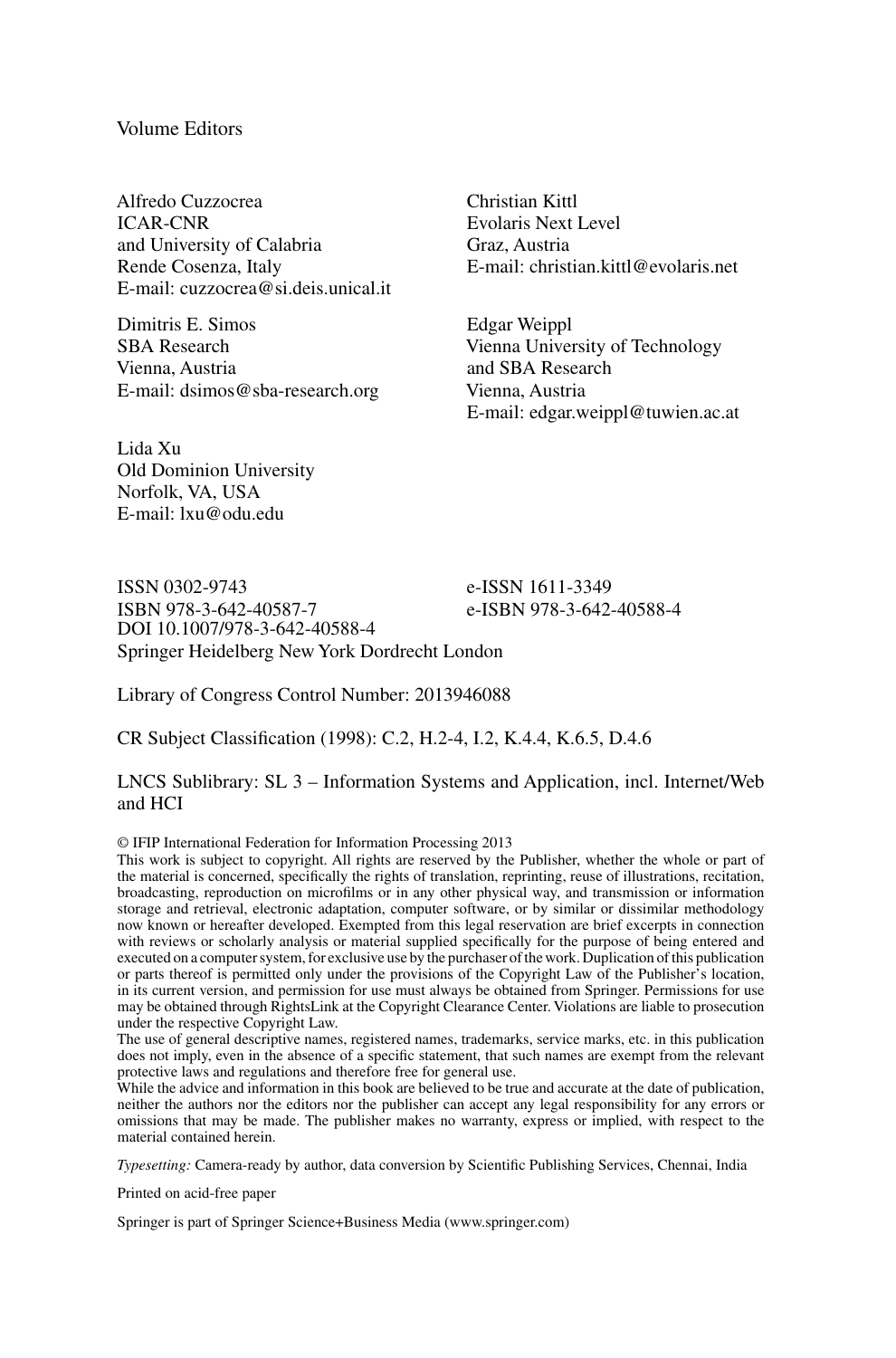# **Preface**

The Cross-Domain Conference and Workshop CD-ARES is focused on the holistic and scientific view of applications in the domain of information systems.

The idea of organizing cross-domain scientific events originated from a concept presented by the IFIP President Leon Strous at the IFIP 2010 World Computer Congress in Brisbane, which was seconded by many IFIP delegates in further discussions. Therefore CD-ARES concentrates on the many aspects of information systems in bridging the gap between the research results in computer science and the many application fields.

This effort leads us to the consideration of the various important issues of massive information sharing and data integration, which will (in our opinion) dominate scientific work and discussions in the area of information systems in the second decade of this century.

The organizers of this event who are engaged within IFIP in the area of Enterprise Information Systems (WG 8.9), Business Information Systems (WG 8.4) and Information Technology Applications (TC 5) very much welcome the typical cross-domain aspect of this event.

The collocation with the SeCIHD 2013 Workshop was another possibility to discuss the most essential application factors. Special thanks to Professor Ilsun You for all his efforts in this special track, which was held this year for the third time.

Also, we are proud to announce the Special Session Human–Computer Interaction and Knowledge Discovery (HCI-KDD), which is organized in the context of CD-ARES 2013. The ultimate goal of the task force HCI-KDD is to combine the best of two worlds: human–computer interaction (HCI), with emphasis on human intelligence, and knowledge discovery from data (KDD), dealing with computational intelligence. The cross-domain integration and appraisal of different fields provide an atmosphere in which to foster different perspectives and opinions. Special thanks to Dr. Andreas Holzinger, who made it possible to bring together researchers from diverse areas in a highly inter-disciplinary manner, to stimulate fresh ideas and encourage multi-disciplinary work.

Today, e-business depends heavily on the major cryptographic breakthroughs of almost 40 years ago. Without asymmetric cryptography, hardly any form of business transaction would be as easy to secure as it is today. We are thus very happy to have an excellent section on applied cryptography in this book.

The special track on modern cryptography and security engineering (MoCry-SEn) attracted 30 submissions of which the Program Committee selected 16 for publication in the workshop proceedings. The accepted papers dealt with symmetric-key cryptography, public-key cryptography, algorithmic cryptanalysis, software and hardware implementation of cryptographic algorithms, database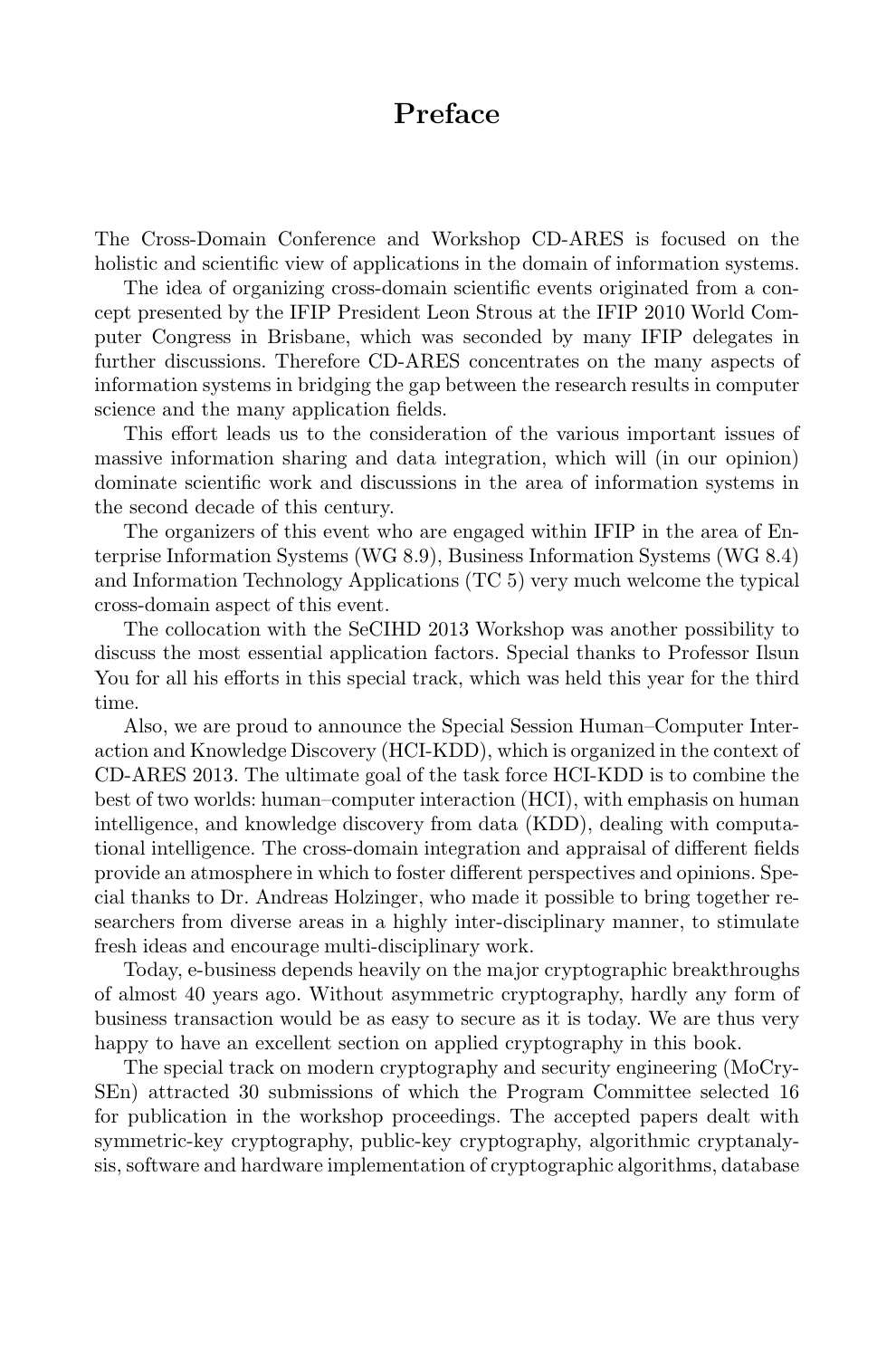encryption and interaction between cryptographic theory and implementation issues.

The papers presented at this conference were selected after extensive reviews by the Program Committee with the essential help of associated reviewers.

We would like to thank all the Program Committee members and the reviewers who made great effort contributing their time, knowledge, and expertise and foremost the authors for their contributions.

September 2013 Alfredo Cuzzocrea Christian Kittl Dimitris E. Simos Edgar Weippl Lida Xu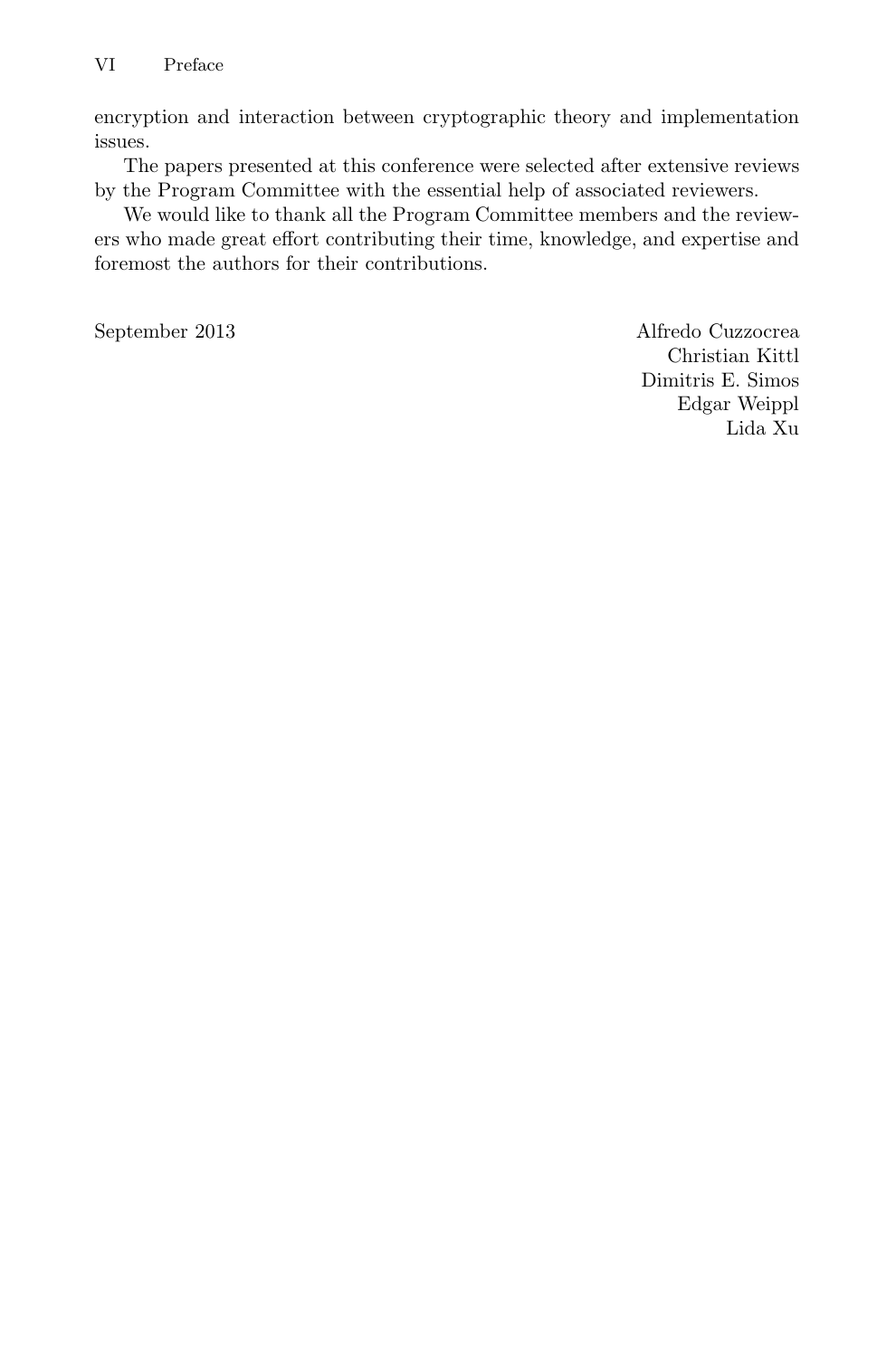# **Organization**

## **Second International Workshop on Modern Cryptography and Security Engineering (MoCrySEn 2013)**

#### **Program Chair**

| Dimitris E. Simos<br>SBA Research, Austria |
|--------------------------------------------|
|--------------------------------------------|

#### **Program Co-chairs**

| Nicolas Sendrier | INRIA, France         |
|------------------|-----------------------|
| Edgar Weippl     | SBA Research, Austria |

#### **Program Committee**

| Athanasios Angelakis | Leiden University, The Netherlands, Universite |
|----------------------|------------------------------------------------|
|                      | Bordeaux 1, France                             |
| Paulo Barreto        | Universidade de Sao Paulo, Brazil              |
| Christina Boura      | Technical University of Denmark, Denmark       |
| Pierre-Louis Cayrel  | Université Jean Monnet, France                 |
| Matthieu Finiasz     | CryptoExperts, France                          |
| Stefan Heyse         | Ruhr-Universitat Bochum, Germany               |
| Aleksandar Hudic     | SBA Research, Austria                          |
| Peter Kieseberg      | SBA Research, Austria                          |
| Christos Koukouvinos | National Technical University of Athens,       |
|                      | Greece                                         |
| Spyros Magliveras    | Florida Atlantic University, USA               |
| Ayoub Otmani         | University of Rouen, France                    |
| Christiane Peters    | Technical University of Denmark, Denmark       |
| Ludovic Perret       | Université Pierre et Marie Curie 06 / INRIA,   |
|                      | France                                         |
| Maria Naya-Plasencia | INRIA, France                                  |
| Jean-Pierre Tillich  | INRIA, France                                  |
| Zlatko Varbanov      | Veliko Tarnovo University, Bulgaria            |
| Amr Youssef          | Concordia Institute for Information System     |
|                      | Engineering, Canada                            |
|                      |                                                |

## **External Reviewers**

| Adrian Dabrowski |
|------------------|
| Gregory Landais  |

SBA Research, Austria INRIA, France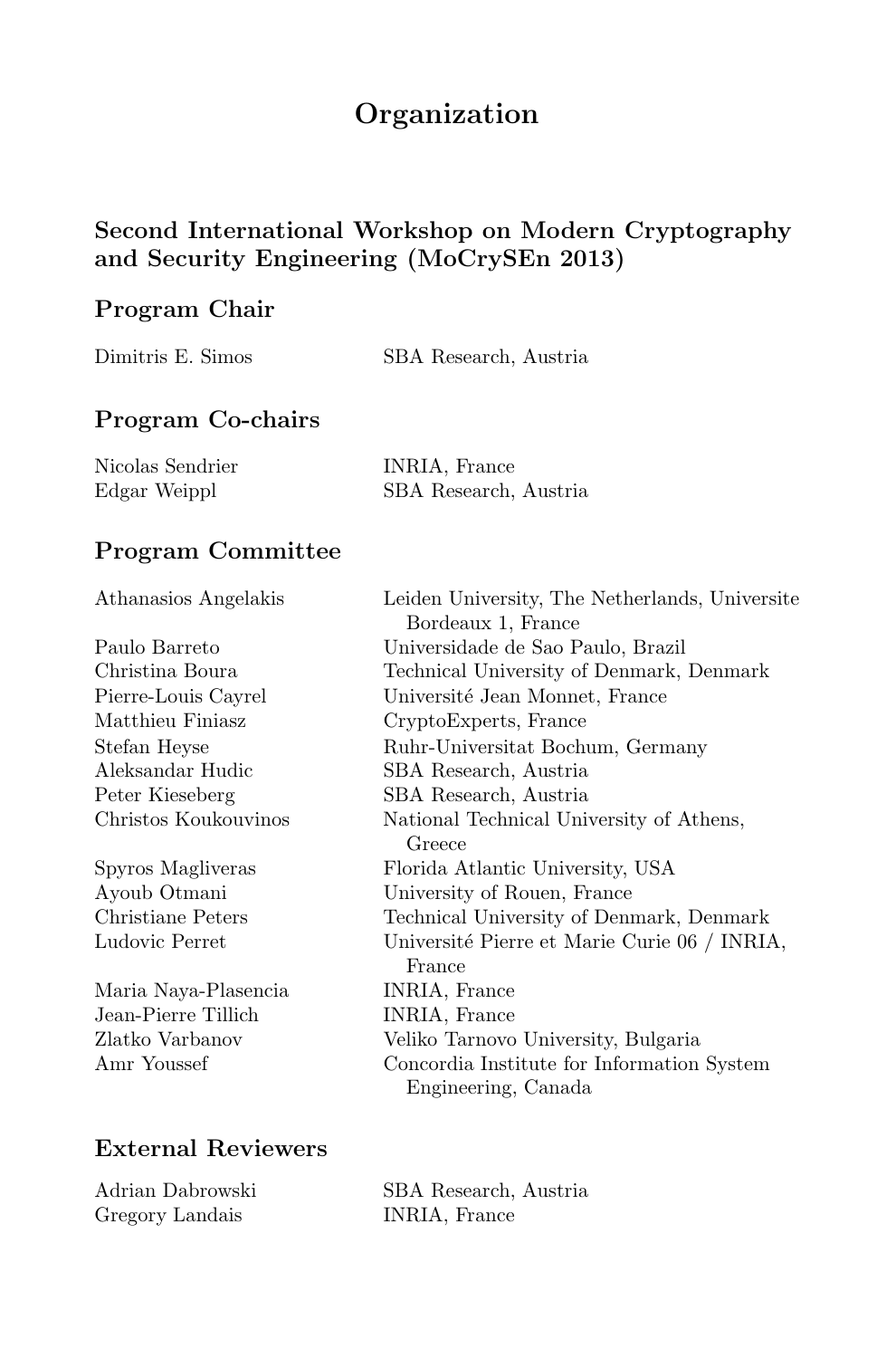| Georg Merzdovnik        | SBA Research, Austria |
|-------------------------|-----------------------|
| Rafael Misoczki         | INRIA, France         |
| Maciej Piec             | SBA Research, Austria |
| Sebastian Schrittwieser | SBA Research, Austria |

#### **Third International Workshop on Security and Cognitive Informatics for Homeland Defense (SeCIHD 2013)**

#### **General Chairs**

| Ilsun You    | Korean Bible University, Republic of Korea |
|--------------|--------------------------------------------|
| Fang-Yie Leu | Tunghai University, Taiwan                 |
|              |                                            |

## **General Vice-Chairs**

| Francesco Palmieri | Second University of Naples, Italy        |
|--------------------|-------------------------------------------|
| Ugo Fiore          | University of Naples "Federico II", Italy |

#### **Program Co-chairs**

| Aniello Castiglione | University of Salerno, Italy              |
|---------------------|-------------------------------------------|
| Marek Ogiela        | AGH University of Science and Technology, |
|                     | Poland                                    |

#### **Program Committee**

| Giovanni Acampora     | TU/e, Eindhoven University of Technology,      |
|-----------------------|------------------------------------------------|
|                       | The Netherlands                                |
| Christina Alcaraz     | University of Malaga, Spain                    |
| Joonsang Baek         | Khalifa University of Science, Technology &    |
|                       | Research, UAE                                  |
| Francesca Bosco       | United Nations Interregional Crime and Justice |
|                       | Research Institute, Italy                      |
| Antonio Colella       | Italian Army, Italy                            |
| Gabriele Costa        | University of Genoa, Italy                     |
| Christian Czosseck    | Estonian Business School, Estonia              |
| Bonaventura D'Alessio | Carabinieri Specialist Mobile Unit Command,    |
|                       | Italy                                          |
| Massimo Ficco         | Second University of Naples, Italy             |
| Alessandro Gigante    | European Space Agency, ESRIN Health, Safety    |
|                       | and Security Officer, Italy                    |
| Tomasz Hachaj         | Pedagogical University in Krakow, Poland       |
| Leonardo Impagliazzo  | Engineering Signalling Busines Unit,           |
|                       | AnsaldoSTS, Italy                              |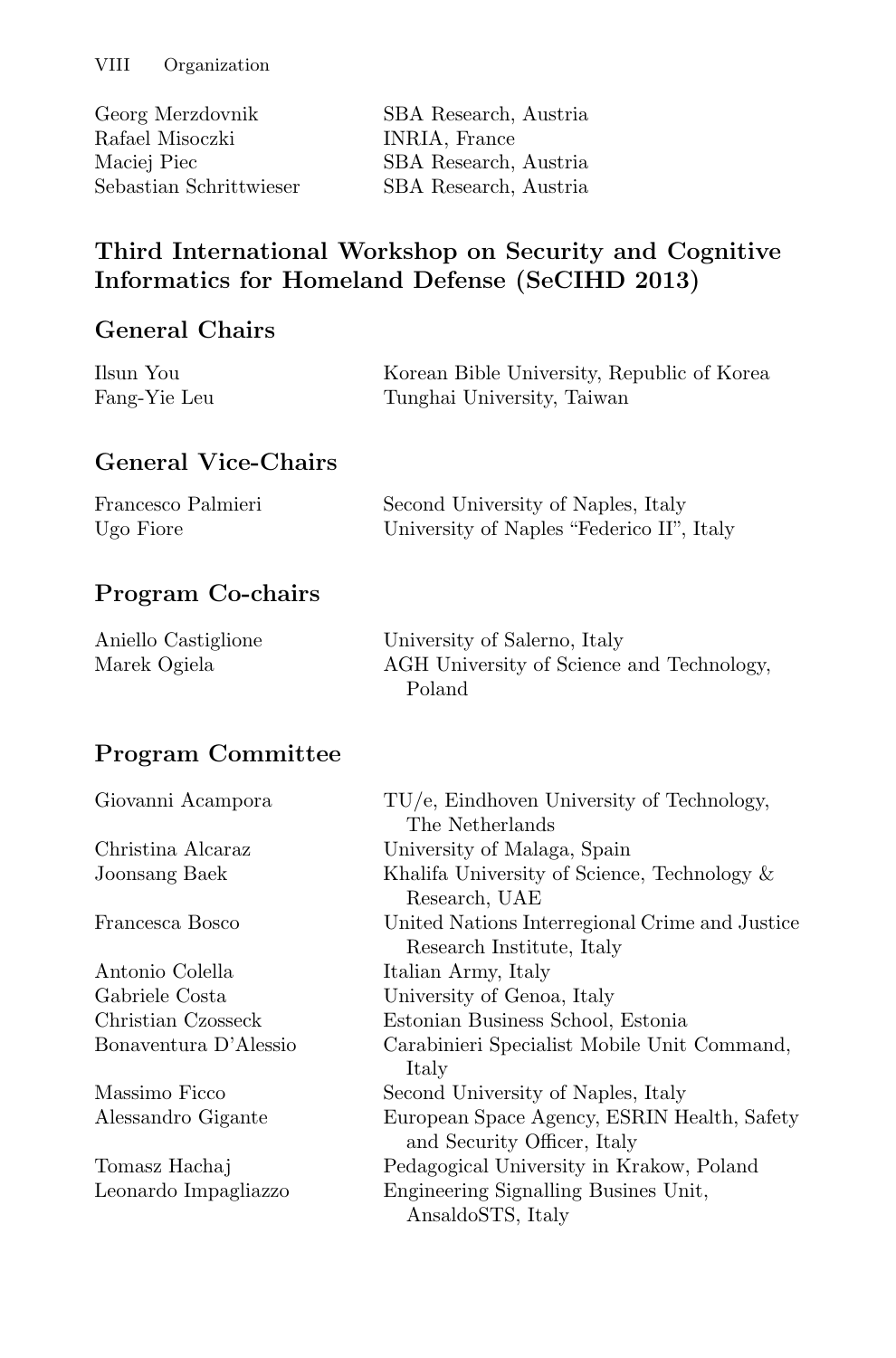Giovanni Motta Google Inc., USA

Alessandra Sala Bell Labs, Ireland

Shinsaku Kiyomoto KDDI R&D Laboratories Inc., Japan Universitat Politènica de Catalunya, Barcelona, Spain Kyung-Hyune Rhee Pukyong National University, Republic of Korea Sergio Ricciardi Universitat Politènica de Catalunya, Barcelona, Spain Germán Santos-Boada Universitat Politècnica de Catalunya, Barcelona, Spain Athanasios V. Vasilakos University of Western Macedonia, Greece Shuichiro Yamamoto Nagoya University, Japan Toshihiro Yamauchi Okavama University. Japa Toshihiro Yamauchi Okayama University, Japan Siu Ming Yiu The University of Hong Kong, SAR China Wei Yu Towson University, USA Towson University, USA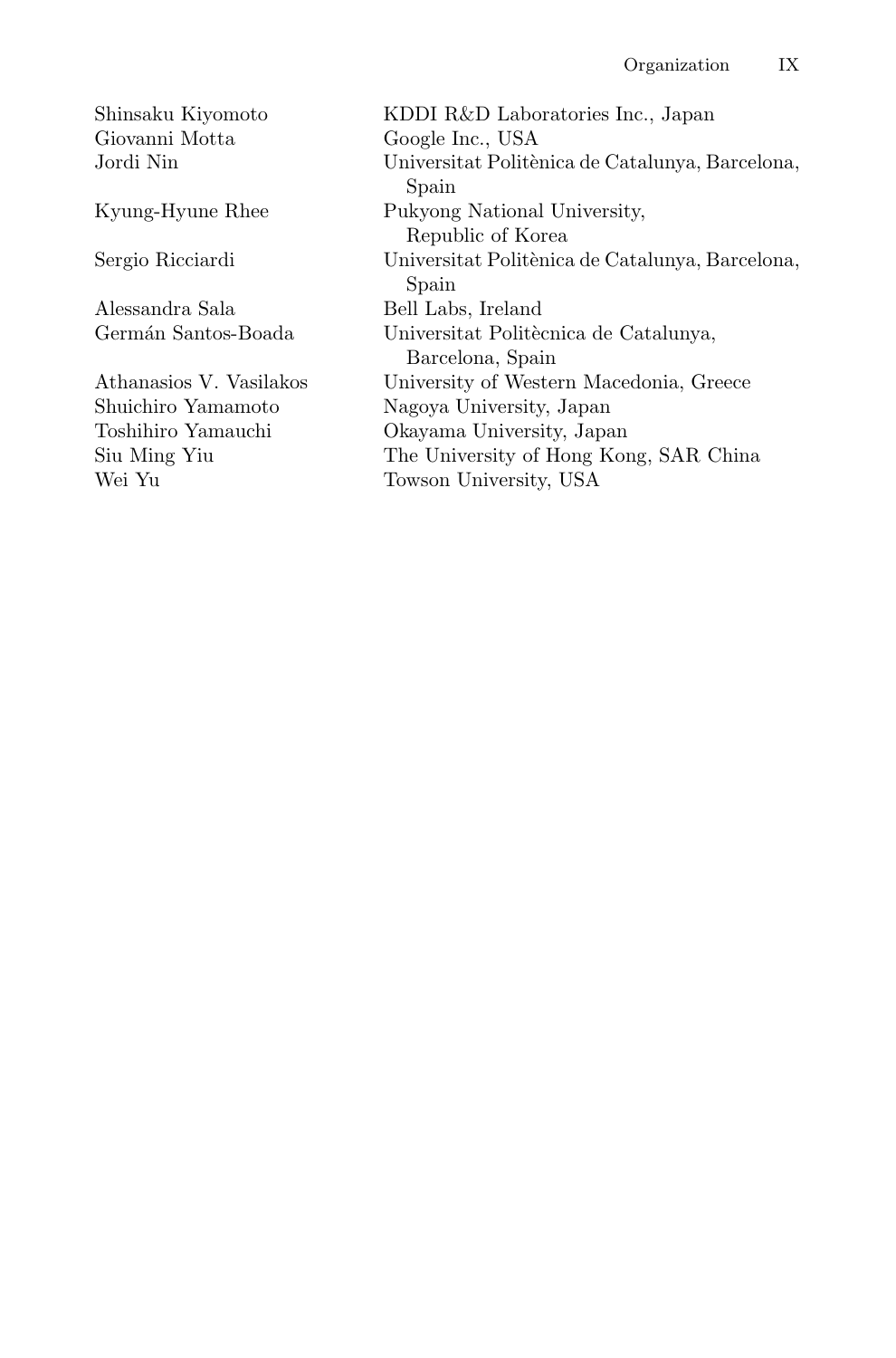# **Table of Contents**

#### **2nd International Workshop on Modern Cryptography and Security Engineering (MoCrySEn 2013)**

# *Modern Cryptography*

#### **Symmetric-Key Cryptography**

| Differential Cryptanalysis and Boomerang Cryptanalysis of LBlock<br>Jiageng Chen and Atsuko Miyaji                | $\overline{1}$ |
|-------------------------------------------------------------------------------------------------------------------|----------------|
| Information-Theoretically Secure Aggregate Authentication Code:<br>Asato Kubai, Junji Shikata, and Yohei Watanabe | 16             |
| On Constructions of MDS Matrices from Companion Matrices<br>Kishan Chand Gupta and Indranil Ghosh Ray             | 29             |

#### **Public-Key Cryptography**

| Code-Based Public-Key Encryption Resistant to Key Leakage     | 44 |
|---------------------------------------------------------------|----|
| Edoardo Persichetti                                           |    |
| Packed Homomorphic Encryption Based on Ideal Lattices and Its |    |
|                                                               | 55 |
| Masaya Yasuda, Takeshi Shimoyama, Jun Kogure,                 |    |
| Kazuhiro Yokoyama, and Takeshi Koshiba                        |    |

#### **Algorithmic Cryptanalysis**

| A Comparison between Two Off-the-Shelf Algebraic Tools<br>for Extraction of Cryptographic Keys from Corrupted Memory |     |
|----------------------------------------------------------------------------------------------------------------------|-----|
| Abdel Alim Kamal, Roger Zahno, and Amr M. Youssef                                                                    | 75  |
| Cryptanalysis of 2-Layer Nonlinear Piece in Hand Method<br>Xuyun Nie, Albrecht Petzoldt, and Johannes Buchmann       | 91  |
| On the Security of LBlock against the Cube Attack and Side Channel                                                   | 105 |
| Saad Islam, Mehreen Afzal, and Adnan Rashdi                                                                          |     |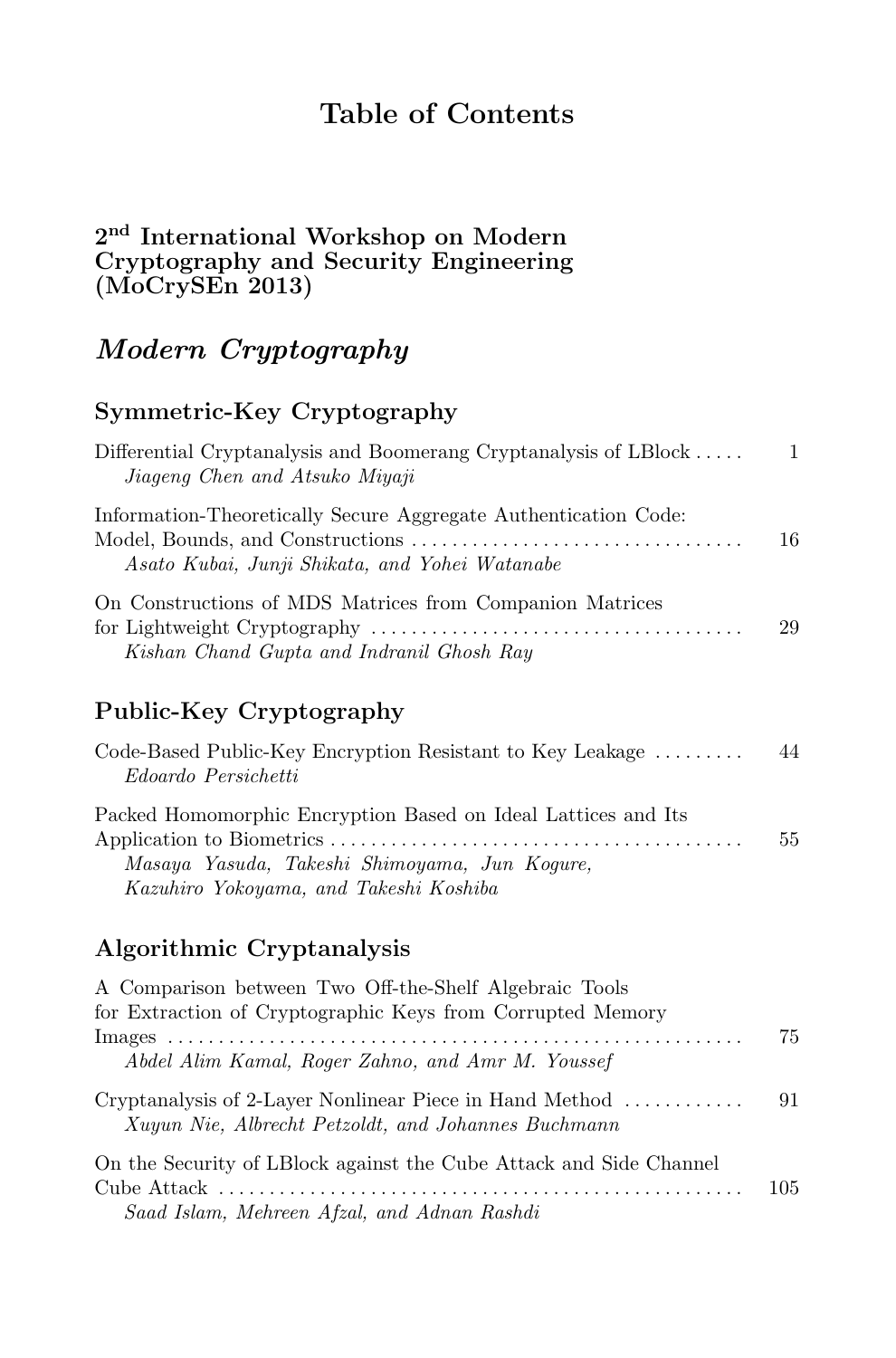# *Security Engineering*

#### **Software and Hardware Implementation of Cryptographic Algorithms**

| Sidi Mohamed El Yousfi Alaoui, Pierre-Louis Cayrel,<br>Rachid El Bansarkhani, and Gerhard Hoffmann                                                                                                                                                      |     |
|---------------------------------------------------------------------------------------------------------------------------------------------------------------------------------------------------------------------------------------------------------|-----|
| Fast Software Polynomial Multiplication on ARM Processors Using<br>the NEON Engine $\dots \dots \dots \dots \dots \dots \dots \dots \dots \dots \dots \dots \dots \dots \dots$<br>Danilo Câmara, Conrado P.L. Gouvêa, Julio López, and Ricardo<br>Dahab | 137 |
| Improving the Efficiency of Elliptic Curve Scalar Multiplication Using<br>Gerwin Gsenger and Christian Hanser                                                                                                                                           | 155 |
| Speeding Up the Fixed-Base Comb Method for Faster Scalar<br>Christian Hanser and Christian Wagner                                                                                                                                                       | 168 |
| Database Encryption                                                                                                                                                                                                                                     |     |
| Cumulus4j: A Provably Secure Database Abstraction Layer<br>Matthias Huber, Matthias Gabel, Marco Schulze, and<br>Alexander Bieber                                                                                                                       | 180 |
| Interaction between Cryptographic Theory and<br><b>Implementation Issues</b>                                                                                                                                                                            |     |
| Andreas Hülsing, Lea Rausch, and Johannes Buchmann                                                                                                                                                                                                      | 194 |
| Solving the Discrete Logarithm Problem for Packing Candidate<br>.<br>James Heather, Chris Culnane, Steve Schneider,<br>Sriramkrishnan Srinivasan, and Zhe Xia                                                                                           | 209 |
|                                                                                                                                                                                                                                                         |     |

SPA on MIST Exponentiation Algorithm with Multiple Computational Sequences ....................................................... 222 *Chien-Ning Chen, Jheng-Hong Tu, and Sung-Ming Yen*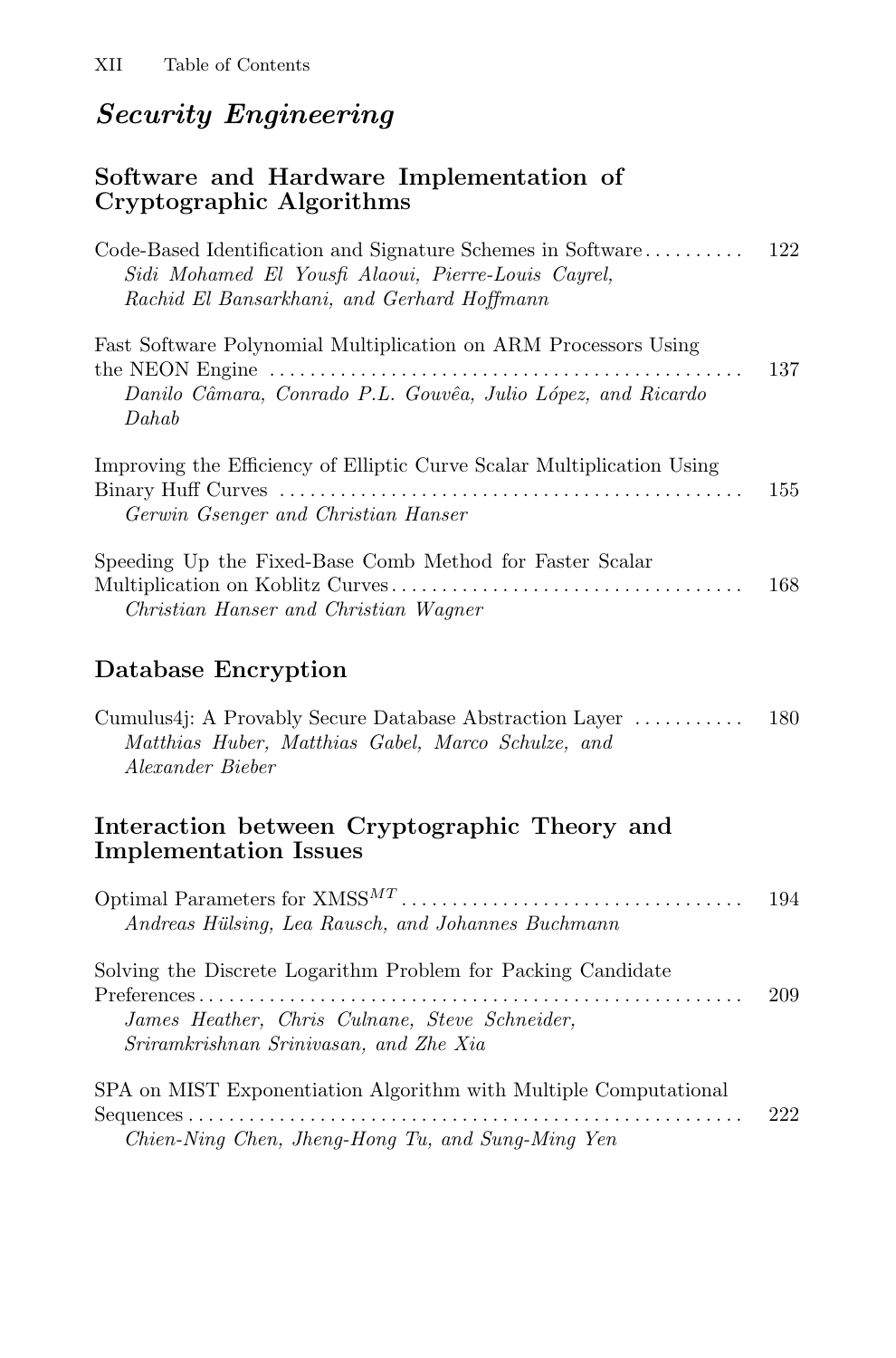#### **3rd International Workshop on Security and Cognitive Informatics for Homeland Defense (SeCIHD 2013)**

#### **Cyber Security and Dependability**

| Cyber Threats Monitoring: Experimental Analysis of Malware Behavior<br>Clara Maria Colombini, Antonio Colella, Marco Mattiucci, and<br>Aniello Castiglione           | 236 |
|----------------------------------------------------------------------------------------------------------------------------------------------------------------------|-----|
| Analyzing the Internet Stability in Presence of Disasters<br>Francesco Palmieri, Ugo Fiore, Aniello Castiglione, Fang-Yie Leu,<br>and Alfredo De Santis              | 253 |
| Dependency Analysis for Critical Infrastructure Security Modelling:<br>Thomas Schaberreiter, Sébastien Varrette, Pascal Bouvry,<br>Juha Röning, and Djamel Khadraoui | 269 |
| How to Estimate a Technical VaR Using Conditional Probability,<br>Wolfgang Boehmer                                                                                   | 288 |
| Using Probabilistic Analysis for the Certification of Machine Control<br>Atif Mashkoor, Osman Hasan, and Wolfgang Beer                                               | 305 |
| Experimental Investigation in the Impact on Security of the Release<br>Suliman A. Alsuhibany, Ahmad Alonaizi, Charles Morisset,<br>Chris Smith, and Aad van Moorsel  | 321 |

#### **Network Security and Privacy**

| A Multiple-Key Management Scheme in Wireless Sensor Networks<br>Jung-Chun Liu, Yi-Li Huang, Fang-Yie Leu, Ilsun You, | 337  |
|----------------------------------------------------------------------------------------------------------------------|------|
| Feng-Ching Chiang, Chao-Tung Yang, and                                                                               |      |
| William Cheng-Chung Chu                                                                                              |      |
| VisSecAnalyzer: A Visual Analytics Tool for Network Security<br>Igor Kotenko and Evgenia Novikova                    | 345  |
| A Denial of Service Attack to GSM Networks via Attach Procedure<br>Nicola Gobbo, Alessio Merlo, and Mauro Migliardi  | -361 |